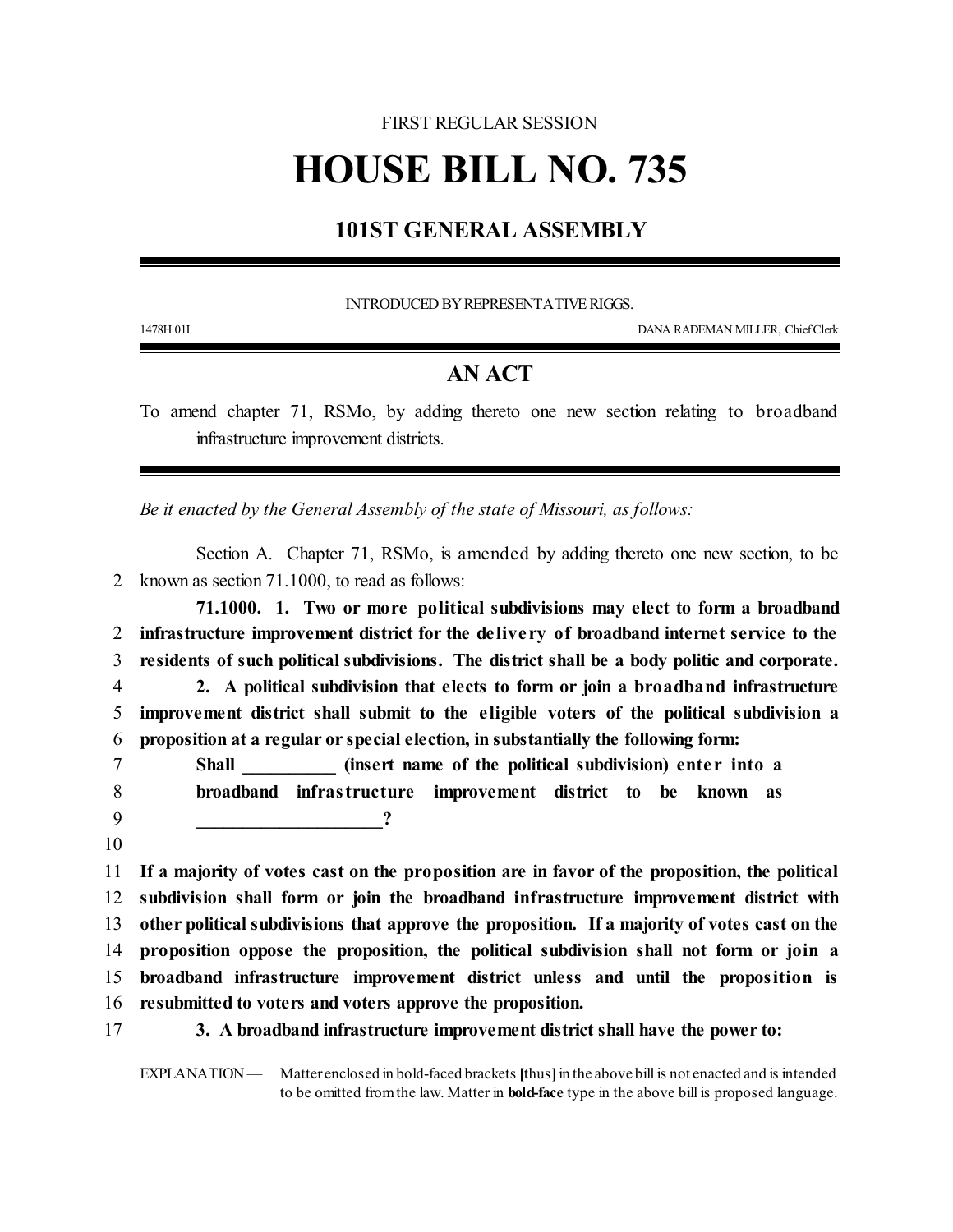HB 735 2

 **(1) Contract with a broadband interne t service provider to provide broadband internet service to the residents of the district; and**

 **(2) Finance the provision or expansion of broadband internet service through grants, loans, bonds, or user fees.**

 **A district shall not have the powe r to levy, assess, apportion, or collect any tax upon property within the district nor upon any political subdivision that is part of the district.**

 **4. (1) The district governing boardshall be composed of at least one representative from each political subdivision, but in no case shall there be fewe r than four representatives.**

 **(2) Annually, on or before the last Monday in April, the governing body of each political subdivision that is part of a district shall appoint representatives to the district governing board for a one-year term. Each political subdivision shall appoint an equal number of representatives. A representative shall hold office until his or her successor is duly appointed or until the representative is re called. The governing body of a political subdivision, by majority vote, may recall and replace its representative at any time. If a representative's position is vacated, the governing body of that representative's political subdivision shall fill the vacancy within thirty days by appointing a new representative who shall serve the remainder of the term. A representative may be reappointed to successive terms without limit.**

 **(3) For the purpose of transacting business, the presence of representatives representing more than fifty percent of the political subdivisions that are part of the district shall constitute a quorum. Any action adopted by a majority of the votes cast at a meeting of the governing board at which a quorum is present shall be the action of the board. Each representative shall be entitled to cast one vote.**

 **(4) Each district political subdivision may reimburse its representative for expenses as the political subdivision determines reasonable.**

 **(5) (a) The officers of a district shall be the chair of the board, the vice chair of the board, the clerk of the district, and the treasurer of the district.**

 **(b) The chair shall preside at all meetings of the board and shall make and sign all contracts on behalf of the district upon approval by the board. The chair shall perform all duties incident to the position and office.**

 **(c) During an absence or inability of the chair to render or perform his or her duties or exercise his or herpowers, the same shall be performed and exercised by the vice chair and, when so acting, the vice chair shall have all the powers and be subject to all the responsibilities hereby given to or imposed upon the chair.**